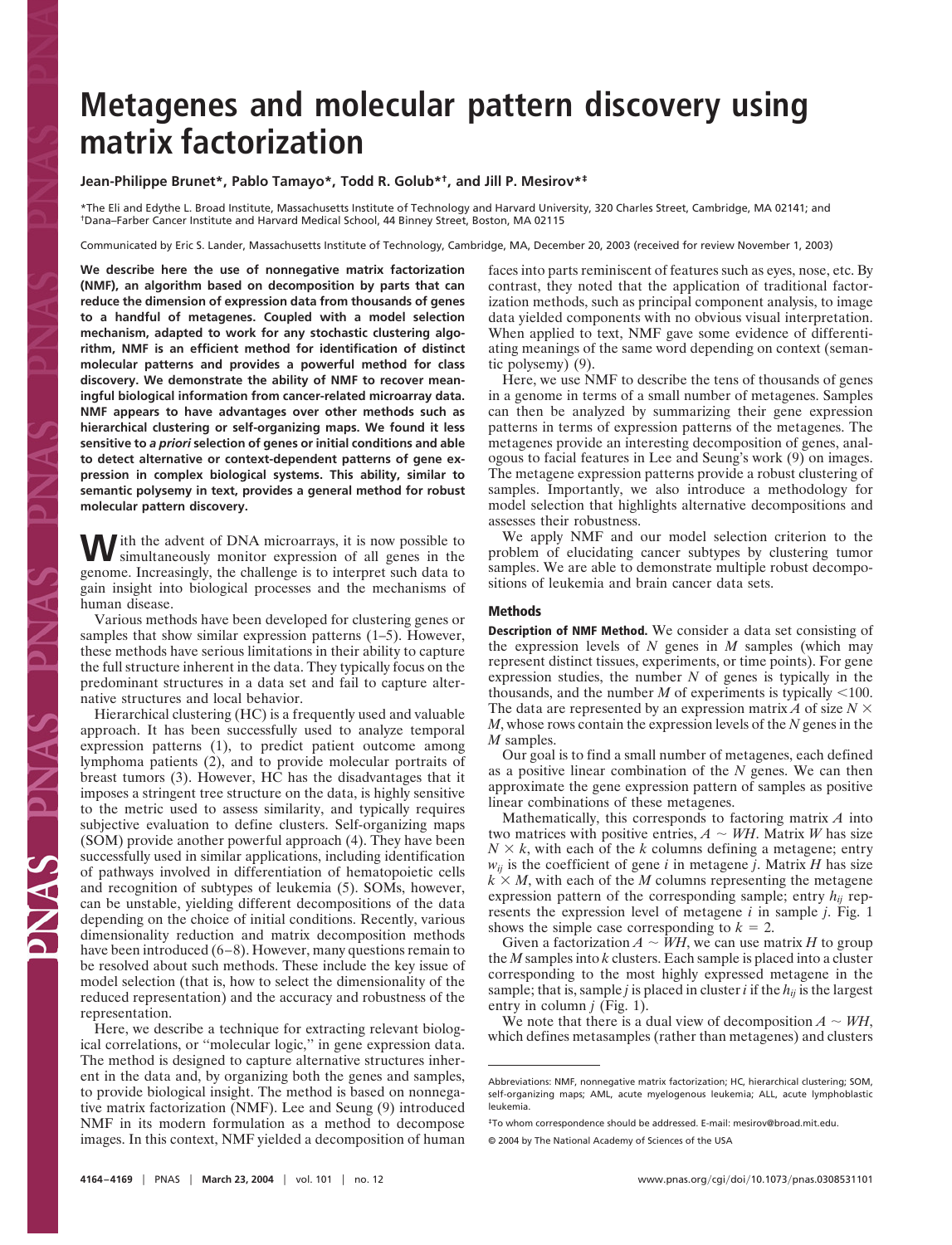

**Fig. 1.** A rank-2 reduction of a DNA microarray of *N* genes and *M* samples is obtained by NMF,  $A \sim WH$ . For better visibility, *H* and *W* are shown with exaggerated width compared with original data in *A*, and a white line separates the two columns of *W*. Metagene expression levels (rows of *H*) are color coded by using a heat color map, from dark blue (minimum) to dark red (maximum). The same data are shown as continuous profiles below. The relative amplitudes of the two metagenes determine two classes of samples, class 1 and class 2. Here, samples have been ordered to better expose the class distinction.

the genes (rather than the samples) according to the entries of *W*. We do not focus on this view here, but it is clearly of great interest.

NMF provides a natural way to cluster genes and samples, because it involves factorization into matrices with nonnegative entries. By contrast, principal component analysis provides a simple way to reduce dimensionality but requires that the matrices be orthogonal, which typically requires linear combination of components with arbitrary signs. NMF is more difficult algorithmically because of the nonnegativity requirement but provides a more intuitive decomposition of the data.

**NMF Algorithm.** Given a positive matrix A of size  $N \times M$  and a desired rank *k*, the NMF algorithm iteratively computes an approximation  $A \sim WH$ , where *W* and *H* are nonnegative matrices with respective sizes  $N \times k$  and  $k \times M$ . The method starts by randomly initializing matrices *W* and *H*, which are iteratively updated to minimize a divergence functional. The functional is related to the Poisson likelihood of generating *A* from *W* and *H*,  $D = \sum_{i,j} A_{i,j} \log(A_{i,j}/(WH)_{i,j}) - A_{i,j} + (WH)_{i,j}$ . At each step, *W* and *H* are updated by using the coupled divergence equations (10):

$$
H_{au} \leftarrow H_{au} \frac{\sum_{i} W_{ia} A_{iu} / (WH)_{iu}}{\sum_{k} W_{ka}}
$$

$$
W_{ia} \leftarrow W_{ia} \frac{\sum_{i} H_{au} A_{iu} / (WH)_{iu}}{\sum_{v}}
$$

A simpler version of the NMF update equations that minimizes the norm of the residual  $\left\|A-WH\right\|^2$  has also been derived in ref. 10. When applying the method to a medulloblastoma dataset (see *Results*), where we knew the underlying substructure, we observed that the divergence-based update equations were able to capture a subclass that the norm-based update equations did not. This is why our implementation of NMF uses the divergence form (see Data Sets and software).

**Model Selection.** For any rank *k*, the NMF algorithm groups the samples into clusters. The key issue is to tell whether a given rank *k* decomposes the samples into ''meaningful'' clusters. For this purpose, we developed an approach to model selection that exploits the stochastic nature of the NMF algorithm. It is based on our group's previous work on consensus clustering (11) but adds a quantitative evaluation for robustness of the decomposition.

The NMF algorithm may or may not converge to the same solution on each run, depending on the random initial conditions. If a clustering into *k* classes is strong, we would expect that sample assignment to clusters would vary little from run to run. (Note that sample assignment depends only on the relative values in each column of *H*.)

For each run, the sample assignment can be defined by a connectivity matrix *C* of size  $M \times M$ , with entry  $c_{ij} = 1$  if samples *i* and *j* belong to the same cluster, and  $c_{ij} = 0$  if they belong to different clusters. We can then compute the consensus matrix,  $\overline{C}$ , defined as the average connectivity matrix over many clustering runs. (We select the number of runs by continuing until C appears to stabilize; we typically find that 20–100 runs suffice in the applications below.) The entries of  $\bar{C}$  range from 0 to 1 and reflect the probability that samples *i* and *j* cluster together. If a clustering is stable, we would expect that *C* will tend not to vary among runs, and that the entries of C will be close to 0 or 1. The dispersion between 0 and 1 thus measures the reproducibility of the class assignments with respect to random initial conditions. By using the off-diagonal entries of  $\bar{C}$  as a measure of similarity among samples, we can use average linkage HC to reorder the samples and thus the rows and columns of  $\overline{C}$ .

We then evaluate the stability of clustering associated with a given rank *k*. Although visual inspection of the reordered matrix C can provide substantial insight (see Fig. 3), it is important to have quantitative measure of stability for each value of *k*. We propose a measure based on the cophenetic correlation coefficient,  $\rho_k(\bar{C})$ , which indicates the dispersion of the consensus matrix C.  $\rho_k$  is computed as the Pearson correlation of two distance matrices: the first, I-C, is the distance between samples induced by the consensus matrix, and the second is the distance between samples induced by the linkage used in the reordering of C. In a perfect consensus matrix (all entries  $= 0$  or 1), the cophenetic correlation coefficient equals 1. When the entries are scattered between 0 and 1, the cophenetic correlation coefficient is  $1.$  We observe how  $\rho_k$  changes as *k* increases. We select values of *k* where the magnitude of the cophenetic correlation coefficient begins to fall (see below).

#### **Results**

We illustrate the use of NMF and our model selection criteria with three problems in elucidating cancer subtypes. The first involves acute leukemia, the second medulloblastoma, and the third a collection of central nervous system tumors.

**Leukemia Data Set.** The distinction between acute myelogenous leukemia (AML) and acute lymphoblastic leukemia (ALL), as well as the division of ALL into T and B cell subtypes, is well known. In an early gene expression analysis of cancer (5), we explored how SOM could rediscover these distinctions in a data set of 38 bone marrow samples (12). Here, we reuse this data set to compare various clustering methods with respect to their efficacy and stability in recovering these three subtypes and their hierarchy. We note that this data set has become a benchmark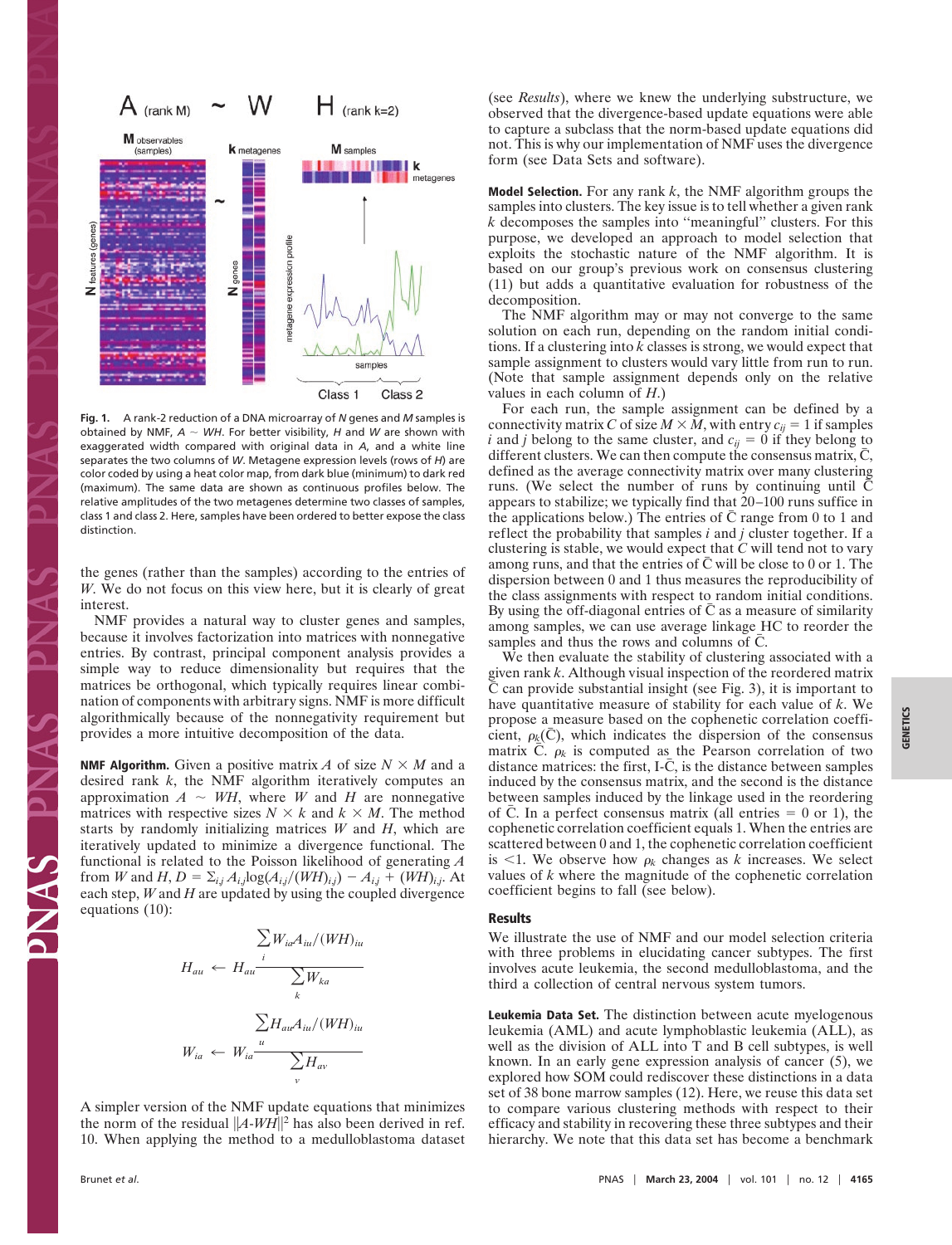

**Fig. 2.** Number of ALL or AML samples improperly clustered by agglomerative HC and NMF as a function of the number of features (genes). One hundred clustering computations were performed at intervals equally spaced between 1,000 and 6,913 of the most highly varying genes. Results are shown as continuous lines for clarity. HC, agglomerative HC using Pearson correlation and two different linkage methods [average and average-group (or centroid)]. NMF, a rank-2 factorization is performed with a fixed random initial condition. **Fig. 3.** Consensus clustering matrices without reordering for data from

in the cancer classification community. It contains two ALL samples that are consistently misclassified or classified with low confidence by most methods. There are a number of possible explanations for this, including incorrect diagnosis of the samples. We have included them in our analysis but expect them to behave as outliers.

We first applied HC to the leukemia data. The tree structure produced by HC depends on the choice of linkage metric used to determine which groups of data points to join as the tree, or dendrogram, is constructed from the leaves upward. We used two metrics: the average linkage and average-group or centroid linkage methods. Given a tree, we obtained two clusters by cutting the tree at its top branching point. To test the stability of the clusters, we ran HC for various numbers of input genes.

HC proved unstable in that its performance varied substantially with respect to the number of input genes (Fig. 2). It correctly found the AML–ALL distinction only when using the average linkage metric and only in the range of 1,800–3,200 input genes (the only incorrect assignments involve one of the known outlier samples). We then examined whether the tree correctly found the next important distinction: between ALL-T and -B. In fact, inspection of the trees for various numbers of genes showed that ALL-T, ALL-B, and AML samples tend to be intermingled at lower levels, and that ALL-B samples split into two groups in a more or less consistent fashion. For example, at  $n = 3,000$  input genes (see supporting information, which is published on the PNAS web site), looking further down the tree, the ALL branch splits into two groups, with one group containing only B cell samples and the other containing B and T cell samples. The latter group finally splits at the next level into a B and a T cell group (exposing a second B cell subclass). Thus, the distinction between ALL-B and -T is not recovered *a priori*, inasmuch as the B cells never appear together by themselves in one branch.

We next examined the stability of SOM, which (like NMF) are defined by a stochastic procedure depending on initial conditions. We have previously shown SOM are capable of distinguishing between AML and ALL (5). However, the consensus matrix for the SOM with  $k = 2$  classes reveals the classification is not stable. Depending on the initial conditions, SOM may split the data as  $[AML]$  vs.  $[ALL-T + ALL-B]$  or as  $[AML + ALL-T]$ 



leukemia samples averaged over 50 connectivity matrices using 5,000 of the most highly varying genes according to their coefficient of variation. (*a*) Consensus matrix for a two-centroid SOM shows superposition of two clustering solutions, ALL-AML and ALLB-[ALLT+AML]. A relative probability of about two-thirds is estimated by looking at the color-coded consensus: yellow ( 70%) for the first pattern and light blue ( 30%) for the second. Metastability of the two-centroid SOM with respect to random initial conditions is illustrated by the motion of a rolling ball on a double-well potential. (*b*) Consensus matrix for a rank-2 NMF. The 0–1 pattern indicates highly robust classification. NMF stable attractor leads to ALL-AML partition irrespective of random initial condition. The lack of reordering ordering highlights the two ALL samples that consistently cluster with the AMLs (discussed in more detail in ref. 5).

vs. [ALL-B]. This ambiguity is reflected in an interference pattern in the consensus matrix (Fig. 3*a*). The metastability can be illustrated by a double-well potential; the SOM follows one of the two trajectories depending on the initial conditions.

We might conjecture that a SOM with  $k = 3$  classes would distinguish ALL-T and -B, but it does not. Instead, a similar metastable situation arises (see supporting information). Rather than converging only to the expected three-class partition (ALL-T, ALL-B, AML), SOM also finds another minimum in which B and T cell ALL are mixed. As a result, the leukemias cannot be robustly clustered into the three main biological classes by a SOM with  $k = 3$  classes. Only with four classes can SOM distinguish ALL-T and -B, with the latter split into two groups as we previously reported (5).

We then applied NMF to the data set. With rank  $k = 2$ , NMF consistently recovered the ALL-AML biological distinction with high accuracy and robustness, with respect to the number of features or genes (Fig. 2). Moreover, NMF always converges toward the same attractor, ALL-AML, regardless of initial condition (Fig. 3*b*).

Higher ranks *k* reveal further partitioning of the samples. Fig. 4*a* shows the consensus matrices generated for ranks  $k = 2, 3, 4$ , 5. Clear block diagonal patterns attest to the robustness of models with 2, 3, and 4 classes, whereas a rank-5 factorization shows increased dispersion. This qualitative observation is reflected quantitatively in the decreased value of the cophenetic correlation  $\rho_4$  (Fig. 4*b*).

The clusters show a nested structure as *k* increases from 2 to 4, and the nesting captures the known subtypes. For  $k = 2$ , the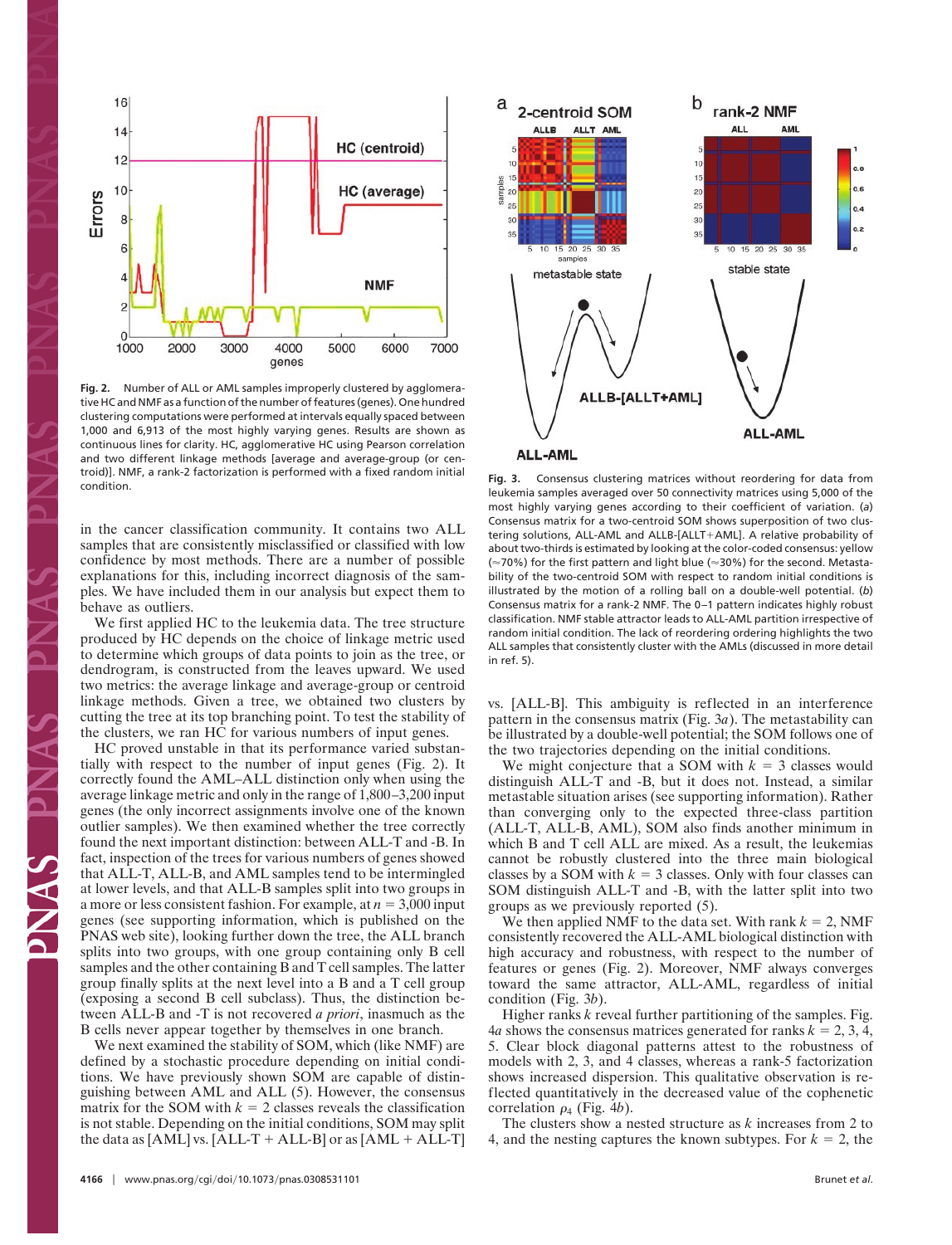

**Fig. 4.** (*a*) Reordered consensus matrices averaging 50 connectivity matrices computed at  $k = 2-5$  for the leukemia data set with the 5,000 most highly varying genes according to their coefficient of variation. Samples are hierarchically clustered by using distances derived from consensus clustering matrix entries, colored from 0 (deep blue, samples are never in the same cluster) to 1 (dark red, samples are always in the same cluster). Compositions of the leukemia clusters determined by HC of consensus matrices are as follows: for *k* 2 : {(25 ALL), (11 AML and 2 ALL)}, *k* 3 : {(17 ALL-B), (8 ALL-T and 1 ALL-B), (11 AML and 1 ALL-B)}, *k* 4 : {(11 ALL-B), (7 ALL-B and 1 AML), (8 ALL-T and 1 ALL-B), (10 AML)}. (*b*) Cophenetic correlation coefficients for hierarchically clustered matrices in *a*.

classes correspond to ALL and AML samples. For  $k = 3$ , the partition reflects the ALL-T and -B distinction within the ALL class. For  $k = 4$ , a fourth class appears which is deemed robust by our model selection; its biological significance is unclear.

NMF has a number of strengths compared to HC and SOM in these studies. NMF appears to be more stable than HC with respect to the number of features or genes in the data set. It appears to be more stable than SOM in finding two clusters and in showing robust convergence to the three known biological classes for rank 3. Finally, NMF best elucidated the nested substructure of the data.

**Medulloblastoma Data Set.** We next analyzed gene expression data from childhood brain tumors known as medulloblastomas. The pathogenesis of these tumors is not well understood, but it is generally accepted that there are two known histological subclasses: classic and desmoplastic, whose differences can clearly be seen under the microscope. In previous work, we found genes whose expression was statistically correlated with those two histological classes (13).



**Fig. 5.** Illustration of model selection with NMF on the medulloblastoma data set. HC used DCHIP's analyzer (www.biostat.harvard.edu/complab/dchip) and centroid linkage. The NMF class assignments for  $k = 2$ , 3, and 5 are shown color-coded. At  $k = 5$ , seven of nine desmoplastic samples (highlighted in red on dendrogram) fall into the same NMF class. More detailed sample class assignments are given in supporting information.

We applied both HC and SOM to these data to see whether the desmoplastic subclass ever cleanly clustered by itself. Fig. 5 shows the dendrogram of the hierarchical structure obtained for the medulloblastoma data set. The desmoplastic samples are scattered among the leaves. There is no level of the tree where we can split the branches and expose a clear desmoplastic cluster. We applied SOM to the same data by using two to eight centroids and again were unable to find a distinct desmoplastic class.

When we applied NMF to the medulloblastoma data, we were able to expose a separate desmoplastic class. NMF predicted the existence of robust classes for  $k = 2, 3$ , and 5 (Fig. 6). The desmoplastic subtype cluster appears at  $k = 5$ , where one of the discovered classes is almost entirely made up of desmoplastic samples. Even if one were unaware of the underlying biology, this clustering would stand out because of the steep drop off in the cophenetic coefficient for  $k > 5$ . NMF sample assignments for  $k = 2, 3,$  and 5, display an approximate nesting of putative medulloblastoma classes, similar to that seen in the leukemia data set (see supporting information).

**Central Nervous System Tumors.** Finally, we present an analysis of four types of central nervous system embryonal tumors. The data set comes from our previous work (13) and consists of a total of 34 samples: 10 classic medulloblastomas, 10 malignant gliomas, 10 rhabdoids, and 4 normals, representing four distinct morphologies. The original paper (13) also analyzed eight samples from primitive nueroectodermal tumors; these did not form a distinct tight class or subclass using either supervised or unsupervised clustering and were not studied in this analysis.

Unsupervised HC does not give a clear four-class split of the data (Fig. 7*a*). The dendrogram seems to suggest a split into two or three classes. Examining the actual tumor types, we find the split into two classes groups the normals and malignant gliomas on one branch and the medulloblastomas and rhabdoids on the other. At the next level, the medulloblastomas and rhabdoids are split in two subbranches, but the normal samples and gliomas stay largely clustered (see supporting information). The hierarchical dendrogram does not seem to suggest a preferred substructure consistent with the known four classes in the data.

SOM clustering of this data set (Fig. 7*b*) indicates that a three-centroid clustering is the most robust, with the highest cophenetic coefficient. As in the case of HC, the normal and malignant glioma samples consistently cluster together in this case (see supporting information). The four-centroid clustering shows instability with a corresponding drop in  $\rho_k$ . We do not recover the correct split into four tumor types using a SOM approach.

NMF, together with consensus clustering, gave strong evidence for a four-class split of the data with a correspondingly high cophenetic coefficient (Fig. 7*c*). Examining the tumor types of the samples (see supporting information), we find that only two of them are placed in the incorrect cluster. Thus, we see that NMF gives a more accurate clustering of this data set.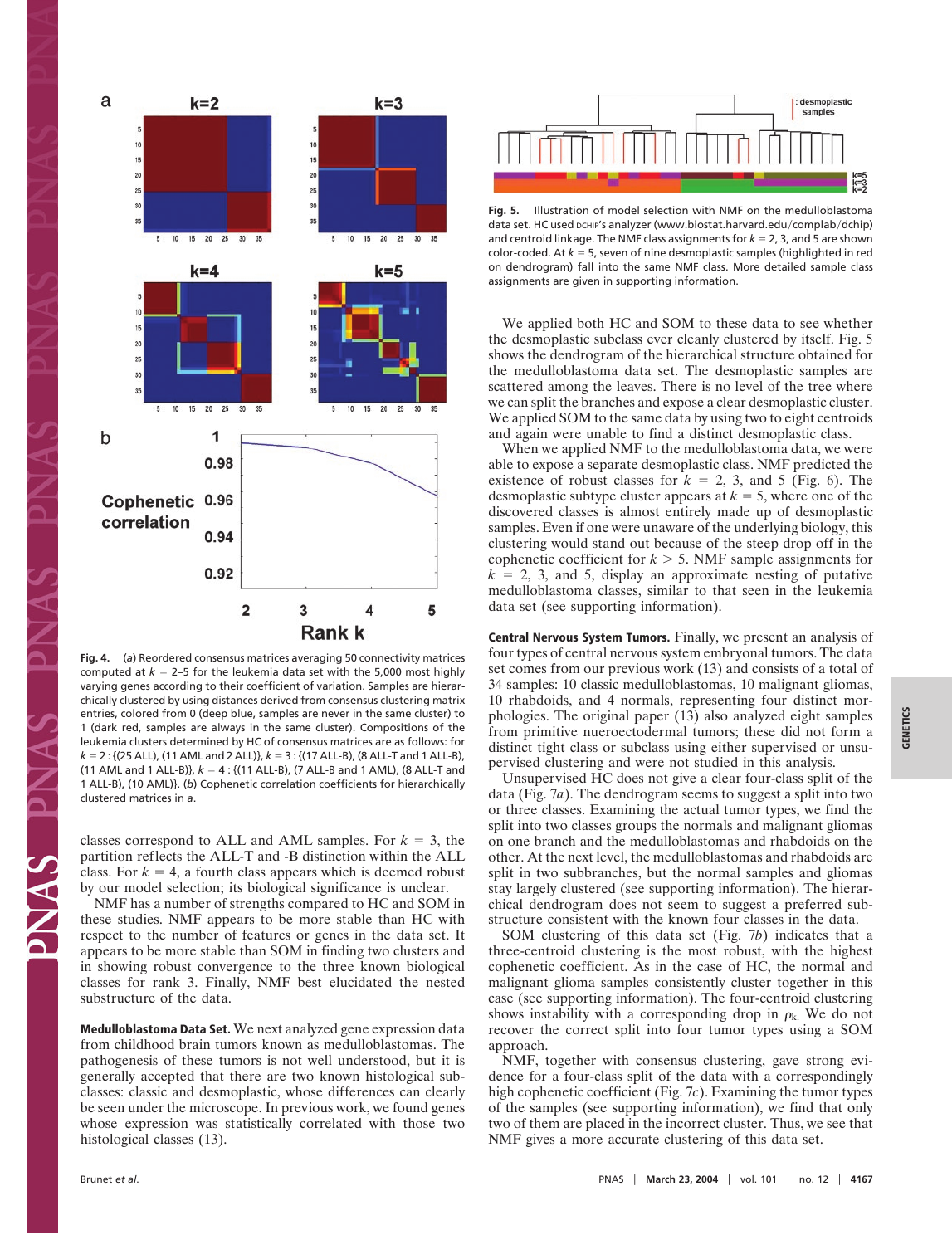

**Fig. 6.** (*a*) NMF model selection for a data set of 25 classic and 9 desmoplastic medulloblastoma tumors [ $n = 5,893$ ;  $M = 34$  (14)]. At each rank  $k$ , a consensus matrix, averaging 50 connectivity matrices, is reordered by using HC (color map as Fig. 4). In addition to a robust two-class partition (not shown), the consensus is strong for  $k = 3$ , 5, indicating reproducible partitioning of samples into two, three, and five classes but not four or six. (*b*) Cophenetic correlation coefficients corresponding to the HC of consensus matrices for *k* 2–7 shows a dip at  $k = 4$ , where reproducibility is poor, and suggests  $k = 5$  as the largest number of classes recognized by NMF for this data set.

## **Discussion**

We describe here the use of NMF to reduce the dimensionality of expression data from thousands of genes to a handful of metagenes. In addition, we describe a model selection methodology based on the consensus of sample assignment across random initial conditions. Although NMF is not hierarchical *per se* (9), we show that as the rank *k* increases the method uncovers substructures, whose robustness can be evaluated by a cophenetic correlation coefficient. These substructures may also give evidence of nesting subtypes. Thus, NMF can reveal hierarchical structure when it exists but does not force such structure on the data like HC does. In addition, agglomerative techniques like HC sometimes struggle to properly merge clusters with many samples. Thus, NMF may have an advantage in exposing meaningful global hierarchy.

In application to three cancer data sets, we show that NMF is able to recover biologically significant phenotypes and identify the known nested structure of leukemia classes. The use of consensus clustering with the NMF approach makes the selection of the number of classes an objective consideration of the quantitative cophenetic coefficient rather than a subjective evaluation. In the cases studied, NMF appears to be more





**Fig. 7.** Analysis of central nervous system embryonal tumors using 5,560 genes. The data set consists of 34 samples, including 10 classic medulloblastomas, 10 malignant gliomas, 10 rhabdoids, and 4 normals. (*a*) The dendrogram from HC indicates two or three major subclasses but gives no clear indication of a four-class split. (b) Reordered consensus matrices for  $k = 2-5$ centroid SOM clusterings from 20 initial conditions. Cophenetic correlation argues for a three-class decomposition. (*c*) Reordered consensus matrices for 20 NMF initial conditions (50 NMF iterations each), for  $k = 2-5$  (color scale same as Fig. 2). Cophenetic correlation coefficient suggests the existence of at most four robust classes.

accurate and robust to the choice of input genes than HC and more stable than SOM.

In ref. 9, Lee and Seung observed that NMF (in contrast to principal component analysis) yields a sparse parts-based representation of data useful for the recognition of features in human faces and in text. Parts are sets of elements that tend to cooccur in samples. The parts provide components or visible variables as a reduced representation of the original hidden variables. In our application to gene expression, parts refer to metagenes representing genes that tend to be coexpressed in samples. NMF decomposes gene expression patterns as an additive combination of a few metagene patterns. Just as NMF is able to distinguish different meanings of words used in different contexts (polysemy), NMF metagenes can overlap and thus expose the participation of a single gene in multiple pathways or processes. Such context dependency is not captured by standard two-way clustering methods or by supervised marker analysis that insists on mutual exclusion of features.

Whereas the original application of NMF focused on grouping elements into parts (using the matrix *W*), we take the dual viewpoint by focusing primarily on grouping samples into clusters using the metagene expression profiles given by the matrix